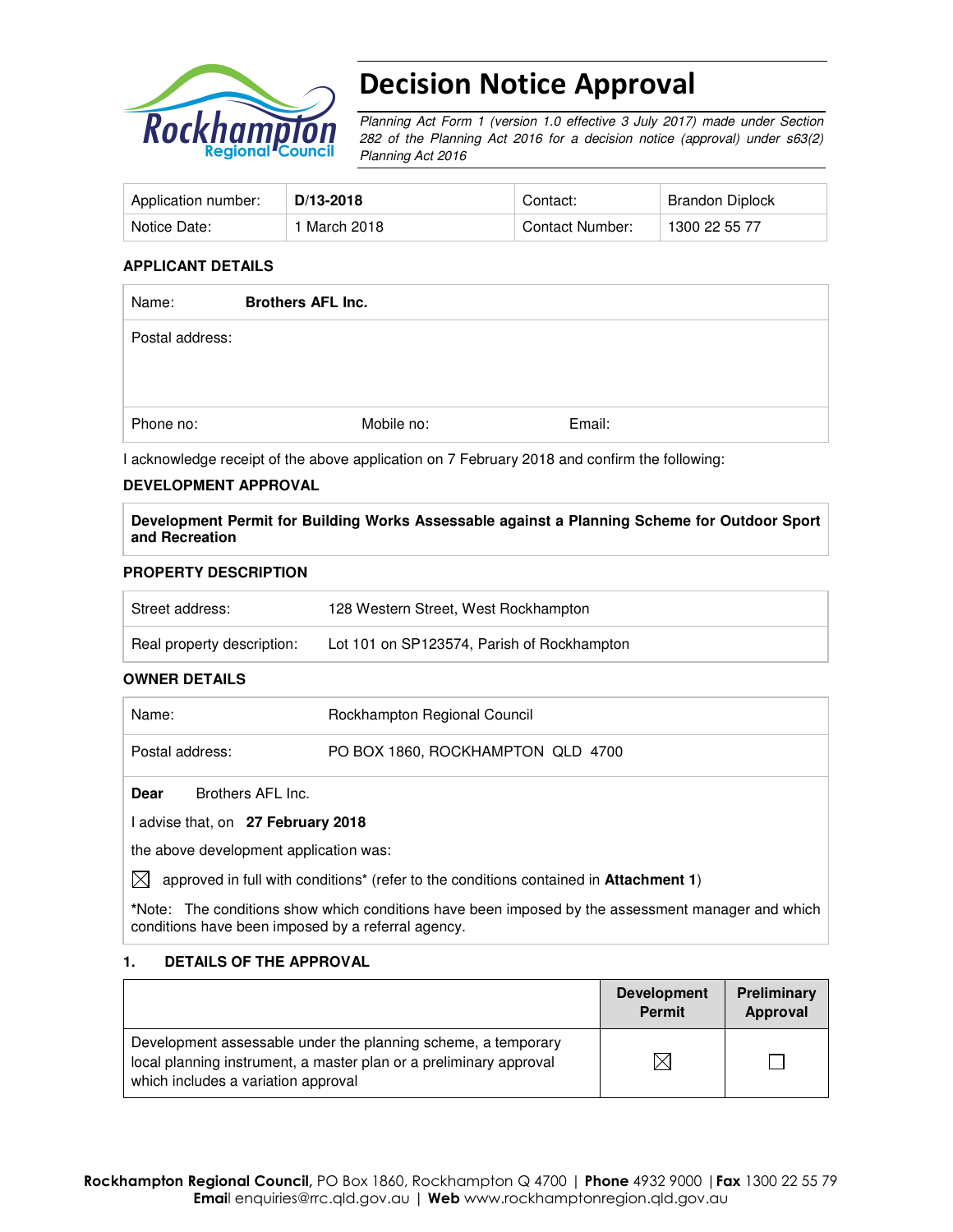## **2. CONDITIONS**

This approval is subject to the conditions in Attachment 1.

#### **3. FURTHER DEVELOPMENT PERMITS REQUIRED**

Please be advised that the following development permits are required to be obtained before the development can be carried out:

| Type of development permit required | Subject of the required development permit |
|-------------------------------------|--------------------------------------------|
| Building Works                      | Demolition Works                           |
|                                     | Building Works                             |

#### **4. REFERRAL AGENCIES** NIL

#### **5. THE APPROVED PLANS**

**The approved development must be completed and maintained generally in accordance with the approved drawings and documents:** 

| <b>Plan/Document Name</b>  | <b>Plan/Document Reference</b> | Dated           |
|----------------------------|--------------------------------|-----------------|
| Home Team                  | $S-01$                         | January 2018    |
| Visiting Team              | $S-02$                         | January 2018    |
| <b>Existing Structures</b> | Shameless                      | 22 January 2018 |
| <b>New Structures</b>      | That's a Paddlin               | 22 January 2018 |

### **6. CURRENCY PERIOD FOR THE APPROVAL (S.85)**

The standard currency periods stated in section 85 of Planning Act 2016 apply to each aspect of development in this approval, if not stated in the conditions of approval attached.

## **7. STATEMENT OF REASONS**

| <b>Description of the</b><br>development           | The proposed development is for Building Works Assessable against a<br>Planning Scheme for Outdoor Sport and Recreation                                                                                                                                                                                                                                         |                                                                                                                                                                                                        |
|----------------------------------------------------|-----------------------------------------------------------------------------------------------------------------------------------------------------------------------------------------------------------------------------------------------------------------------------------------------------------------------------------------------------------------|--------------------------------------------------------------------------------------------------------------------------------------------------------------------------------------------------------|
| <b>Reasons for Decision</b>                        | Assessment of the development against the relevant zone purpose,<br>a)<br>planning scheme codes and planning scheme policies demonstrates<br>that the proposed development will not cause significant adverse<br>impacts on the surrounding natural environment, built environment and<br>infrastructure, community facilities, or local character and amenity; |                                                                                                                                                                                                        |
|                                                    | b)<br>aspect of the assessment benchmarks.                                                                                                                                                                                                                                                                                                                      | On balance, the application should be approved because the<br>circumstances favour Council exercising its discretion to approve the<br>application even though the development does not comply with an |
| <b>Assessment</b><br><b>Benchmarks</b>             | The proposed development was assessed against the following assessment<br>benchmarks:                                                                                                                                                                                                                                                                           |                                                                                                                                                                                                        |
|                                                    | Flood Hazard Overlay Code<br>$\bullet$                                                                                                                                                                                                                                                                                                                          |                                                                                                                                                                                                        |
| <b>Compliance with</b><br>assessment<br>benchmarks | The development was assessed against all of the assessment benchmarks<br>listed above and complies with all of these with the exception listed below.                                                                                                                                                                                                           |                                                                                                                                                                                                        |
|                                                    | <b>Assessment</b><br><b>Benchmark</b>                                                                                                                                                                                                                                                                                                                           | Reasons for the approval despite non-<br>compliance with benchmark                                                                                                                                     |
|                                                    | Flood Hazard Overlay<br>Code                                                                                                                                                                                                                                                                                                                                    | The proposed structures will be open (or have the<br>potential to be open) to allow water to flow during                                                                                               |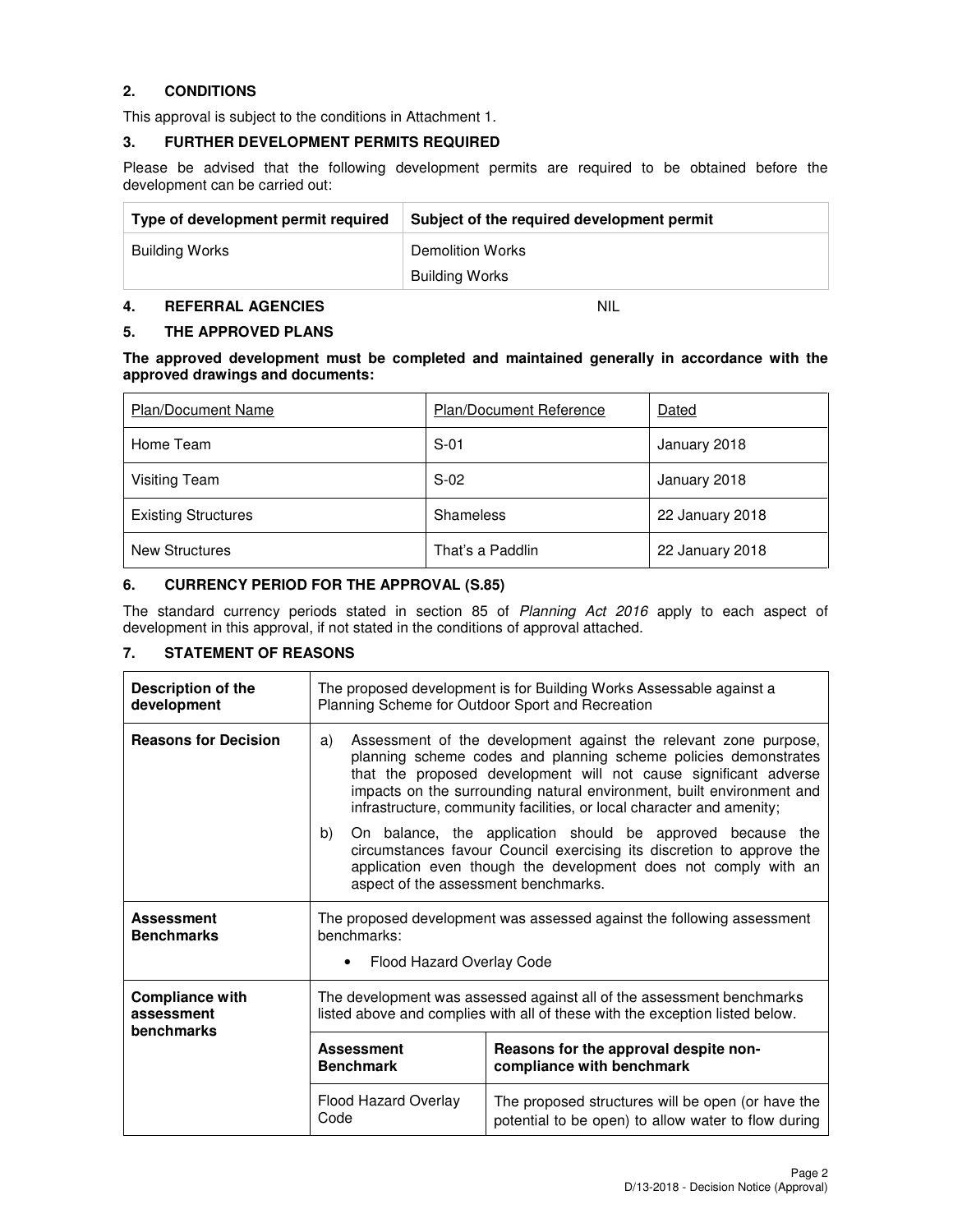|                                            |                           | flood events. It is expected that the structures will<br>not cause any issues in relation to the flow of<br>water or the volume of water moving through the<br>site.                                                                                                            |
|--------------------------------------------|---------------------------|---------------------------------------------------------------------------------------------------------------------------------------------------------------------------------------------------------------------------------------------------------------------------------|
|                                            |                           | With only a marginal increase in building area, it is<br>noted that the proposal will not have any major<br>impacts on the existing low velocity flow rates. In<br>addition, the new structures will be located<br>approximately 200 metres away from the nearest<br>residents. |
| <b>Matters prescribed by</b><br>regulation | $\bullet$<br>application. | The Rockhampton Region Planning Scheme 2015; and<br>The common material, being the material submitted with the                                                                                                                                                                  |

## **8. RIGHTS OF APPEAL**

The rights of an applicant to appeal to a tribunal or the Planning and Environment Court against a decision about a development application are set out in chapter 6, part 1 of the Planning Act 2016. For particular applications, there may also be a right to make an application for a declaration by a tribunal (see chapter 6, part 2 of the Planning Act 2016).

### Appeal by an applicant

An applicant for a development application may appeal to the Planning and Environment Court against the following:

- the refusal of all or part of the development application
- a provision of the development approval
- the decision to give a preliminary approval when a development permit was applied for
- a deemed refusal of the development application.

An applicant may also have a right to appeal to the Development tribunal. For more information, see schedule 1 of the Planning Act 2016.

The timeframes for starting an appeal in the Planning and Environment Court are set out in section 229 of the Planning Act 2016.

**Attachment 2** is an extract from the Planning Act 2016 that sets down the applicant's appeal rights and the appeal rights of a submitter.

### **9. WHEN THE DEVELOPMENT APPROVAL TAKES EFFECT**

This development approval takes effect:

From the time the decision notice is given  $-$  if there is no submitter and the applicant does not appeal the decision to the court.

Or

When the submitter's appeal period ends  $-$  if there is a submitter and the applicant does not appeal the decision to the court.

Or

Subject to the decision of the court, when the appeal is finally decided  $-$  if an appeal is made to the court.

This approval will lapse unless substantially commenced within the above stated currency periods (refer to sections 85 of Planning Act 2016 for further details).

## **10. ASSESSMENT MANAGER**

| Name: | Tarnya Fitzgibbon<br><b>COORDINATOR</b> | Signature: | Date: | 1 March 2018 |
|-------|-----------------------------------------|------------|-------|--------------|
|       | <b>DEVELOPMENT ASSESSMENT</b>           |            |       |              |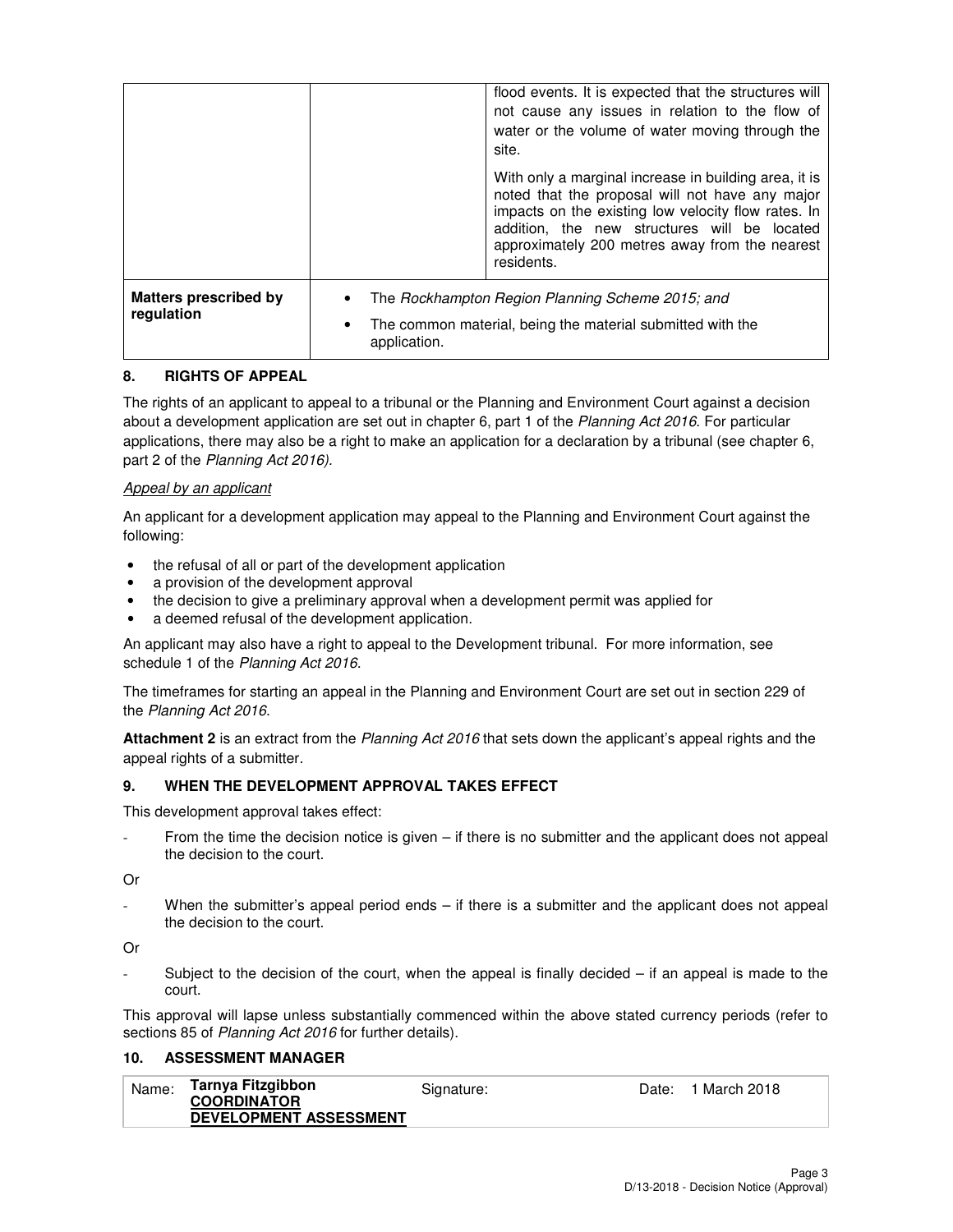#### **Attachment 1 – Conditions of the approval**

Part 1 - Conditions imposed by the assessment manager [Note: where a condition is imposed about infrastructure under Chapter 4 of the Planning Act 2016, the relevant provision of the Act under which this condition was imposed must be specified.]

#### **Attachment 2—Extract on appeal rights**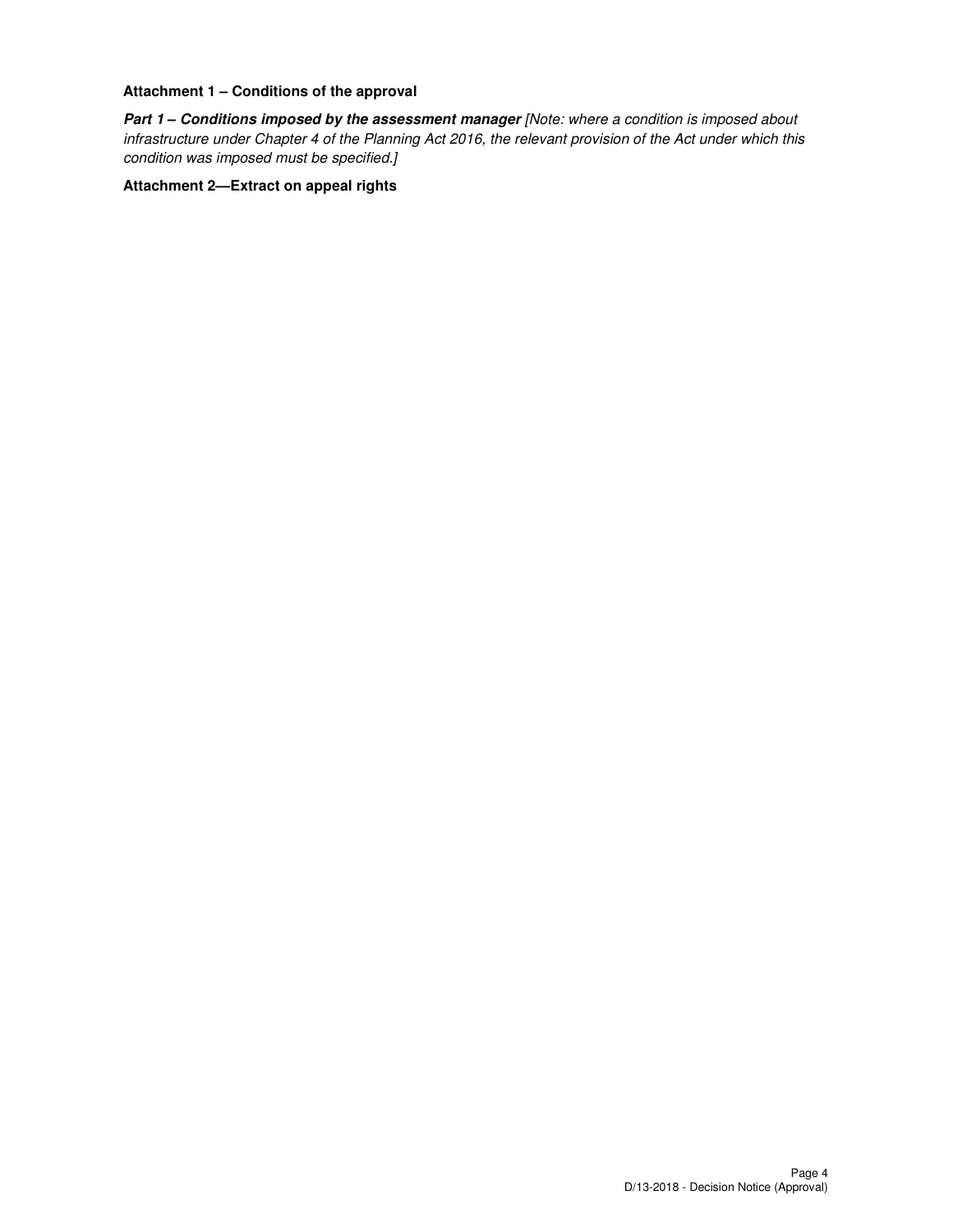

## **Attachment 1 – Part 1 Rockhampton Regional Council Conditions**

Planning Act 2016

## 1.0 ADMINISTRATION

- 1.1 The Developer and his employee, agent, contractor or invitee is responsible for ensuring compliance with the conditions of this development approval.
- 1.2 Where these Conditions refer to "Council" in relation to requiring Council to approve or to be satisfied as to any matter, or conferring on the Council a function, power or discretion, that role may be fulfilled in whole or in part by a delegate appointed for that purpose by the Council.
- 1.3 All conditions, works, or requirements of this development approval must be undertaken and completed:
	- 1.3.1 to Council's satisfaction;
	- 1.3.2 at no cost to Council; and
	- 1.3.3 prior to the issue of the Certificate of Classification for the Building Works,

unless otherwise stated.

- 1.4 The following further Development Permits must be obtained prior to the commencement of any works associated with their purposes:
	- 1.4.1 Building Works:
		- (i) Demolition Works; and
		- (ii) Building Works.
- 1.5 All works must be designed, constructed and maintained in accordance with the relevant Council policies, guidelines and standards, unless otherwise stated.

## 2.0 APPROVED PLANS AND DOCUMENTS

2.1 The approved development must be completed and maintained generally in accordance with the approved plans and documents, except where amended by any condition of this development approval:

| <b>Plan/Document Name</b>  | <b>Plan/Document Reference</b> | Dated           |
|----------------------------|--------------------------------|-----------------|
| Home Team                  | $S-01$                         | January 2018    |
| <b>Visiting Team</b>       | $S-02$                         | January 2018    |
| <b>Existing Structures</b> | Shameless                      | 22 January 2018 |
| <b>New Structures</b>      | That's a Paddlin               | 22 January 2018 |

- 2.2 Where there is any conflict between the conditions of this development approval and the details shown on the approved plans and documents, the conditions of this development approval must prevail.
- 2.3 Where conditions require the above plans or documents to be amended, the revised document(s) must be submitted for approval by Council prior to the submission of an application for a Development Permit for Building Works.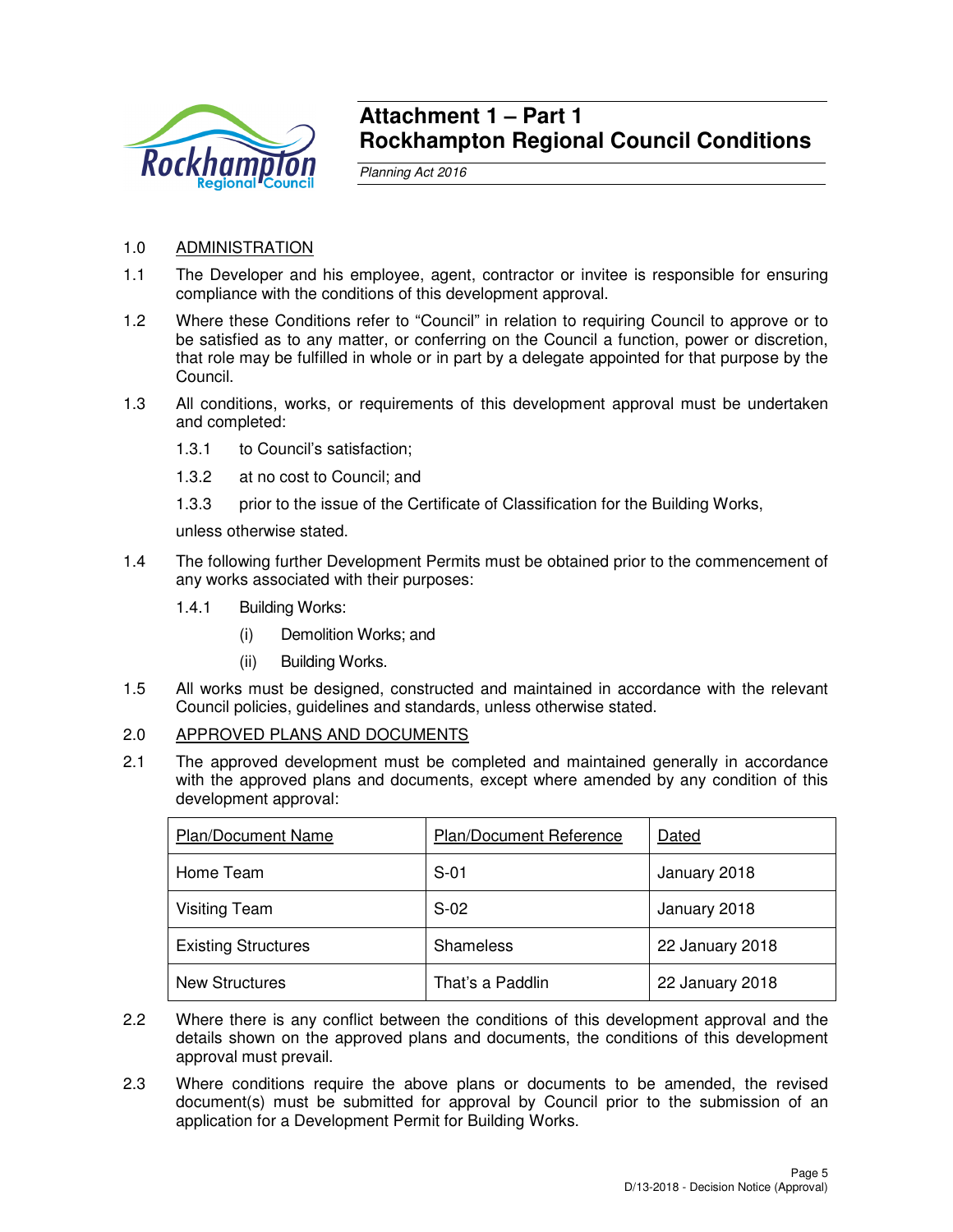## 3.0 ROOF AND ALLOTMENT DRAINAGE WORKS

3.1 All roof and allotment runoff from the development must be directed to a lawful point of discharge and must not restrict, impair or change the natural flow of runoff water or cause a nuisance to surrounding land or infrastructure.

## 4.0 BUILDING WORKS

- 4.1 A Development Permit for Building Works must be obtained for the removal and/or demolition of any existing structure on the development site.
- 4.2 All non-habitable areas subjected to flood inundation during a one per cent (1%) Annual exceedance probability flood event, must be designed and constructed using suitable flood resilient materials.
- 4.3 All electrical and telecommunication services and utilities connected to the property, including electrical outlets, must be designed and installed at such a height that they are a minimum of 500 millimetres above a one per cent (1%) Annual exceedance probability flood level.

## 5.0 ASSET MANAGEMENT

- 5.1 Any alteration necessary to electricity, telephone, water mains, sewerage mains, and/or public utility installations resulting from the development or in connection with the development, must be undertaken and completed at no cost to Council.
- 5.2 Any damage to existing stormwater, water supply and sewerage infrastructure, kerb and channel, pathway or roadway (including removal of concrete slurry from public land and Council infrastructure), that occurs while any works are being carried out in association with this development approval must be repaired at full cost to the developer. This includes the reinstatement of any existing traffic signs or pavement markings that may have been removed or damaged.

## 6.0 OPERATING PROCEDURES

- 6.1 All construction materials, waste, waste skips, machinery and contractors' vehicles must be located and stored or parked within the development site. Storage of materials or parking of construction machinery or contractors' vehicles must not occur within Millewa Street.
- 6.2 All waste storage areas must be:
	- 6.2.1 kept in a clean and tidy condition; and
	- 6.2.2 maintained in accordance with Environmental Protection Regulation 2008.

## 7.0 ENVIRONMENTAL HEALTH

7.1 Any lighting devices associated with the development, such as sensory lighting, must be positioned on the development site and shielded so as not to cause glare or other nuisance to nearby residents and motorists. Night lighting must be designed, constructed and operated in accordance with Australian Standard AS4282 "Control of the obtrusive effects of outdoor lighting".

## ADVISORY NOTES

NOTE 1. Aboriginal Cultural Heritage

It is advised that under section 23 of the Aboriginal Cultural Heritage Act 2003, a person who carries out an activity must take all reasonable and practicable measures to ensure the activity does not harm Aboriginal cultural heritage (the "cultural heritage duty of care"). Maximum penalties for breaching the duty of care are listed in the Aboriginal cultural heritage legislation. The information on Aboriginal cultural heritage is available on the Department of Aboriginal and Torres Strait Islander and Partnerships website www.datsip.qld.gov.au.

NOTE 2. Asbestos Removal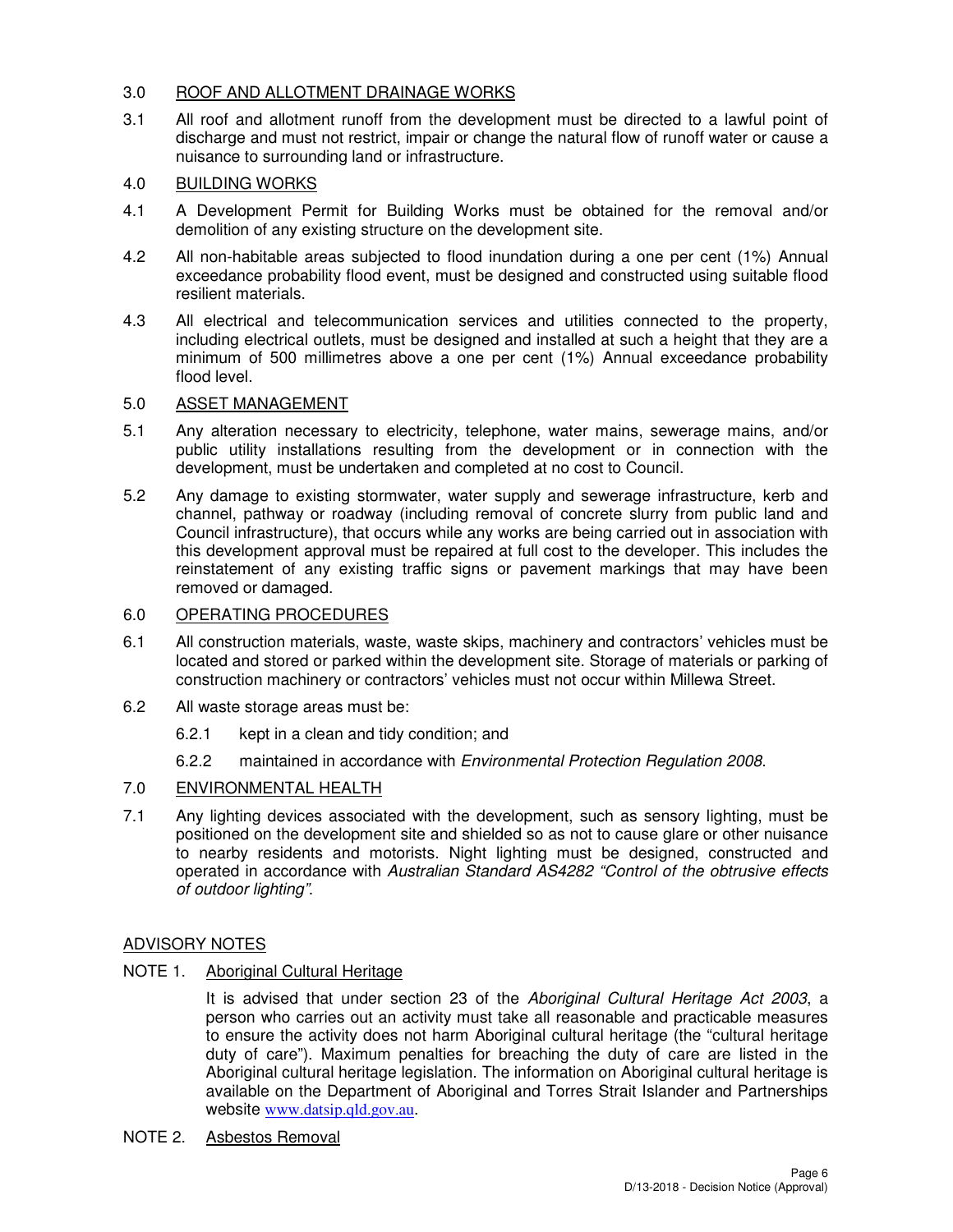Any demolition and/or removal works involving asbestos materials must be undertaken in accordance with the requirements of the Work Health and Safety Act 2011 and Public Health Act 2005.

## NOTE 3. General Environmental Duty

General environmental duty under the *Environmental Protection Act 1994* prohibits unlawful environmental nuisance caused by noise, aerosols, particles, dust, ash, fumes, light, odour or smoke beyond the boundaries of the development site during all stages of the development including earthworks, construction and operation.

## NOTE 4. General Safety Of Public During Construction

The Work Health and Safety Act 2011 and Manual of Uniform Traffic Control Devices must be complied with in carrying out any construction works, and to ensure safe traffic control and safe public access in respect of works being constructed on a road.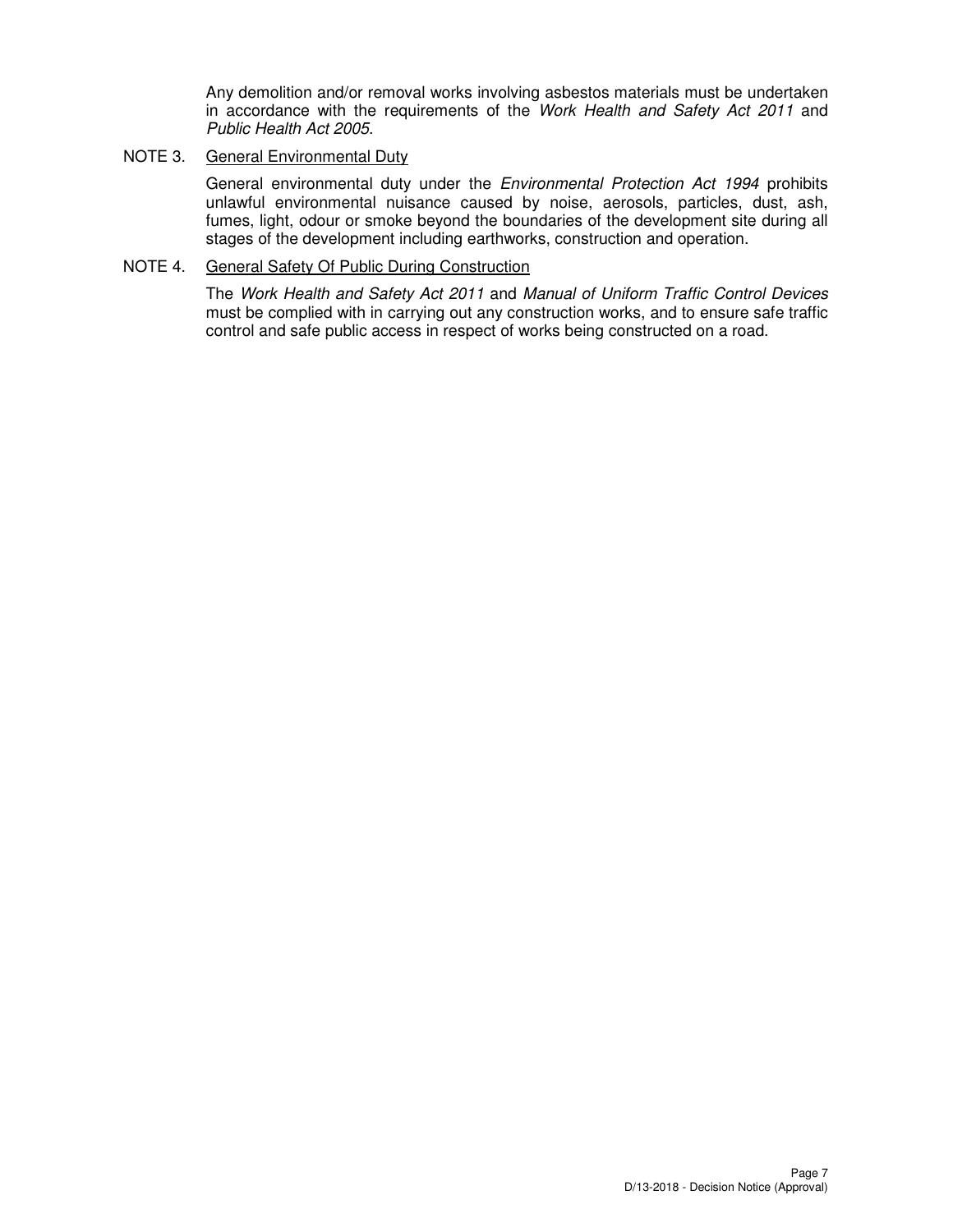

# **Attachment 2 - Appeal Rights**

PLANNING ACT 2016

The following is an extract from the Planning Act 2016 (Chapter 6)

#### **Appeal rights**

#### **229 Appeals to tribunal or P&E Court**

- (1) Schedule 1 states—
	- (a) matters that may be appealed to— (i) either a tribunal or the P&E Court; or (ii) only a tribunal; or (iii) only the P&E Court; and
	- (b) the person—
		- (i) who may appeal a matter (the **appellant**); and
		- (ii) who is a respondent in an appeal of the matter; and (iii) who is a co-respondent in an appeal of the matter; and
		- (iv) who may elect to be a co-respondent in an appeal of the matter.
- (2) An appellant may start an appeal within the appeal period.
- (3) The **appeal period** is—
	- (a) for an appeal by a building advisory agency—10 business days after a decision notice for the decision is given to the agency or
	- (b) for an appeal against a deemed refusal—at any time after the deemed refusal happens; or
	- (c) for an appeal against a decision of the Minister, under chapter 7, part 4, to register premises or to renew the registration of premises—20 business days after a notice is published under section 269(3)(a) or (4); or
	- (d) for an appeal against an infrastructure charges notice— 20 business days after the infrastructure charges notice is given to the person; or
	- (e) for an appeal about a deemed approval of a development application for which a decision notice has not been given—30 business days after the applicant gives the deemed approval notice to the assessment manager; or
	- (f) for any other appeal—20 business days after a notice of the decision for the matter, including an enforcement notice, is given to the person.
	- Note—

See the P&E Court Act for the court's power to extend the appeal period.

- (4) Each respondent and co-respondent for an appeal may be heard in the appeal.
- (5) If an appeal is only about a referral agency's response, the assessment manager may apply to the tribunal or P&E Court to withdraw from the appeal.
- (6) To remove any doubt, it is declared that an appeal against an infrastructure charges notice must not be about—
	- (a) the adopted charge itself; or
	- (b) for a decision about an offset or refund—
		- (i) the establishment cost of trunk infrastructure identified in a LGIP; or
		- (ii) the cost of infrastructure decided using the method
- included in the local government's charges resolution. **230 Notice of appeal**
- (1) An appellant starts an appeal by lodging, with the registrar of the tribunal or P&E Court, a notice of appeal that—
	- (a) is in the approved form; and
	- (b) succinctly states the grounds of the appeal.
- (2) The notice of appeal must be accompanied by the required fee.
- (3) The appellant or, for an appeal to a tribunal, the registrar must, within the service period, give a copy of the notice of appeal to—
- (a) the respondent for the appeal; and
- (b) each co-respondent for the appeal; and
- (c) for an appeal about a development application under schedule 1, table 1, item 1—each principal submitter for the development application; and
- (d) for an appeal about a change application under schedule 1, table 1, item 2—each principal submitter for the change application; and
- (e) each person who may elect to become a co-respondent for the appeal, other than an eligible submitter who is not a principal submitter in an appeal under paragraph  $(c)$  or  $(d)$ ; and
- (f) for an appeal to the P&E Court—the chief executive; and
- (g) for an appeal to a tribunal under another Act—any other person who the registrar considers appropriate.
- (4) The **service period** is—
	- (a) if a submitter or advice agency started the appeal in the P&E Court—2 business days after the appeal is started; or
	- (b) otherwise—10 business days after the appeal is started.
- (5) A notice of appeal given to a person who may elect to be a co-respondent must state the effect of subsection
- (6) A person elects to be a co-respondent by filing a notice of election, in the approved form, within 10 business days after the notice of appeal is given to the person*.*
- **231 Other appeals**
- (1) Subject to this chapter, schedule 1 and the P&E Court Act, unless the Supreme Court decides a decision or other matter under this Act is affected by jurisdictional error, the decision or matter is non-appealable.
- (2) The Judicial Review Act 1991, part 5 applies to the decision or matter to the extent it is affected by jurisdictional error.
- (3) A person who, but for subsection (1) could have made an application under the Judicial Review Act 1991 in relation to the decision or matter, may apply under part 4 of that Act for a statement of reasons in relation to the decision or matter.
- (4) In this section— **decision** includes—
	- (a) conduct engaged in for the purpose of making a decision; and
	- (b) other conduct that relates to the making of a decision; and
	- (c) the making of a decision or the failure to make a decision; and
	- (d) a purported decision; and
	- (e) a deemed refusal.

**non-appealable**, for a decision or matter, means the decision or matter—

- (a) is final and conclusive; and
- (b) may not be challenged, appealed against, reviewed, quashed, set aside or called into question in any other way under the Judicial Review Act 1991 or otherwise, whether by the Supreme Court, another court, a tribunal or another entity; and
- (c) is not subject to any declaratory, injunctive or other order of the Supreme Court, another court, a tribunal or another entity on any ground.

#### **232 Rules of the P&E Court**

- (1) A person who is appealing to the P&E Court must comply with the rules of the court that apply to the appeal.
- (2) However, the P&E Court may hear and decide an appeal even if the person has not complied with rules of the P&E Court.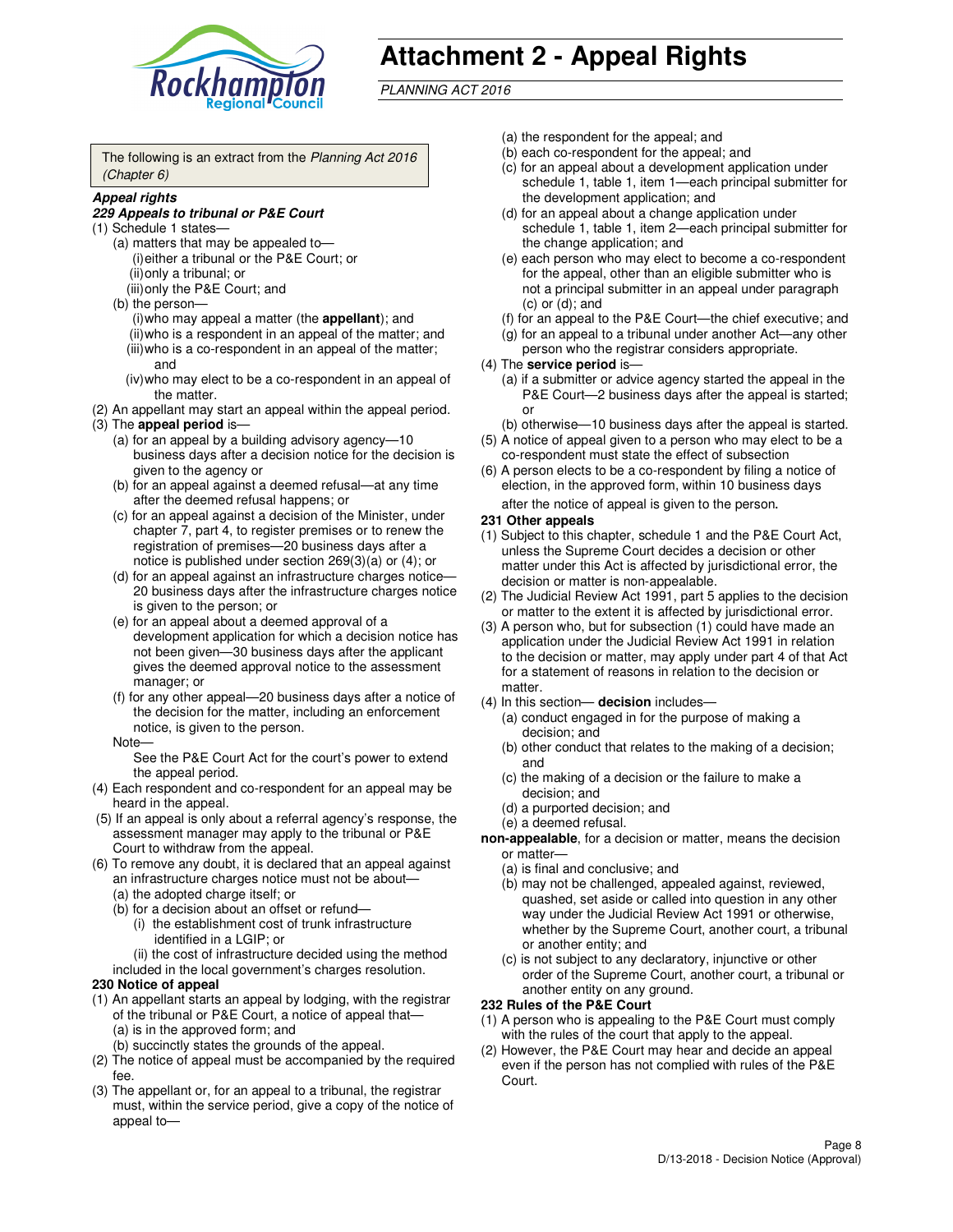

## **Appeal Rights**

PLANNING ACT 2016

## **Schedule 1**

## **Appeals section 229**

#### **1 Appeal rights and parties to appeals**

- (1) Table 1 states the matters that may be appealed to—(a) the P&E court; or (b) a tribunal.
- (2) However, table 1 applies to a tribunal only if the matter involves—
	- (a) the refusal, or deemed refusal of a development application, for—
	- (i) a material change of use for a classified building; or
	- (ii) operational work associated with building work, a retaining wall, or a tennis court; or
	- (b) a provision of a development approval for—
	- (i) a material change of use for a classified building; or
- (ii) operational work associated with building work, a retaining wall, or a tennis court; or
	- (c) if a development permit was applied for—the decision to give a preliminary approval for—
		- (i) a material change of use for a classified building; or
		- (ii) operational work associated with building work, a retaining wall, or a tennis court; or
	- (d) a development condition if—
		- (i) the development approval is only for a material change of use that involves the use of a building classified under the Building Code as a class 2 building; and
		- (ii) the building is, or is proposed to be, not more than 3 storeys; and
		- (iii) the proposed development is for not more than 60 sole-occupancy units; or
	- (e) a decision for, or a deemed refusal of, an extension application for a development approval that is only for a material change of use of a classified building; or
	- (f) a decision for, or a deemed refusal of, a change application for a development approval that is only for a material change of use of a classified building; or
	- (g) a matter under this Act, to the extent the matter relates to—
		- (i) the Building Act, other than a matter under that Act that may or must be decided by the Queensland Building and Construction Commission; or
		- (ii) the Plumbing and Drainage Act, part 4 or 5; or
	- (h) a decision to give an enforcement notice in relation to a matter under paragraphs (a) to (g); or
	- (i) a decision to give an infrastructure charges notice; or
	- (j) the refusal, or deemed refusal, of a conversion application; or
	- (k) a matter that, under another Act, may be appealed to the tribunal; or
	- (l) a matter prescribed by regulation.
- (3) Also, table 1 does not apply to a tribunal if the matter
	- involves—
	- (a) for a matter in subsection  $(2)(a)$  to  $(d)$ 
		- (i) a development approval for which the development application required impact assessment; and
		- (ii) a development approval in relation to which the assessment manager received a properly made submission for the development application; or
	- (b) a provision of a development approval about the identification or inclusion, under a variation approval, of a matter for the development.
- (4) Table 2 states the matters that may be appealed only to the P&E Court.
- (5) Table 3 states the matters that may be appealed only to the tribunal.
- (6) In each table—
	- (a) column 1 states the appellant in the appeal; and
	- (b) column 2 states the respondent in the appeal; and
	- (c) column 3 states the co-respondent (if any) in the appeal; and
	- (d) column 4 states the co-respondents by election (if any) in the appeal.
- $(7)$  If the chief executive receives a notice of appeal under section  $230(3)(f)$ , the chief executive may elect to be a corespondent in the appeal.

| Table |
|-------|
|       |

| Appeals to the P&E Court and, for certain matters, to a tribunal                                                                                                                                                                                                                                                                               |                |                        |                                |  |
|------------------------------------------------------------------------------------------------------------------------------------------------------------------------------------------------------------------------------------------------------------------------------------------------------------------------------------------------|----------------|------------------------|--------------------------------|--|
| 1. Development applications<br>An appeal may be made against-<br>(a) the refusal of all or part of the development application; or<br>(b) the deemed refusal of the development application; or<br>(c) a provision of the development approval; or<br>(d) if a development permit was applied for—the decision to give a preliminary approval. |                |                        |                                |  |
| Column 1                                                                                                                                                                                                                                                                                                                                       | Column 2       | Column 3               | Column 4                       |  |
| Appellant                                                                                                                                                                                                                                                                                                                                      | Respondent     | Co-respondent          | Co-respondent by election      |  |
| $($ if any $)$<br>$($ if any $)$                                                                                                                                                                                                                                                                                                               |                |                        |                                |  |
| The applicant                                                                                                                                                                                                                                                                                                                                  | The assessment | If the appeal is about | 1 A concurrence agency that is |  |
|                                                                                                                                                                                                                                                                                                                                                | manager        | a concurrence          | not a co-respondent            |  |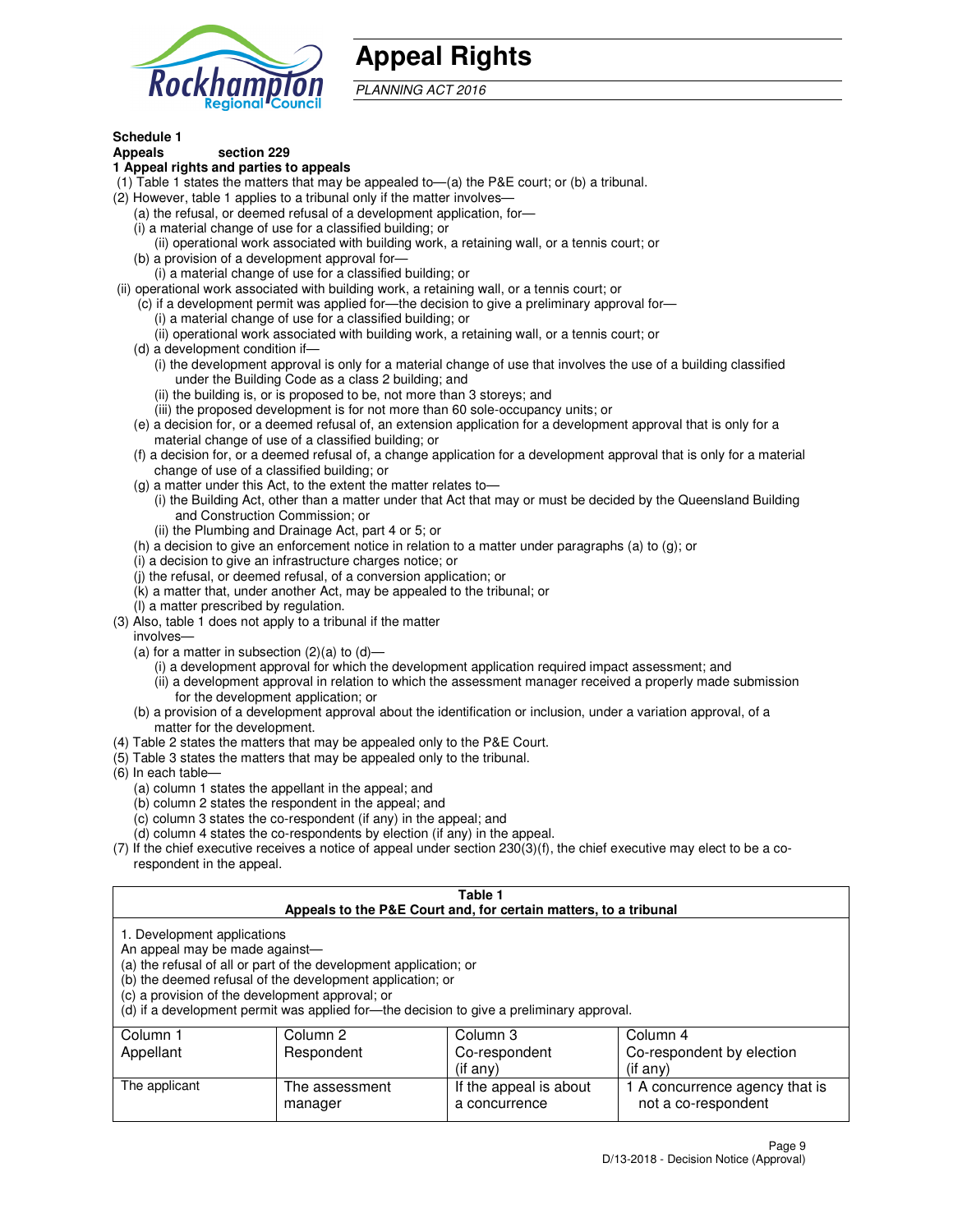|                                                                                                                                                                                                         | Table 1<br>Appeals to the P&E Court and, for certain matters, to a tribunal |                                                                 |                                                                                                                                                                                                                                                                                                                                                     |  |  |
|---------------------------------------------------------------------------------------------------------------------------------------------------------------------------------------------------------|-----------------------------------------------------------------------------|-----------------------------------------------------------------|-----------------------------------------------------------------------------------------------------------------------------------------------------------------------------------------------------------------------------------------------------------------------------------------------------------------------------------------------------|--|--|
|                                                                                                                                                                                                         |                                                                             | agency's referral<br>response-the<br>concurrence agency         | 2 If a chosen Assessment<br>manager is the respondent-<br>the prescribed assessment<br>manager<br>3 Any eligible advice agency for<br>the application<br>4 Any eligible submitter for the<br>application                                                                                                                                            |  |  |
| 2. Change applications<br>An appeal may be made against-<br>(b) a deemed refusal of a change application.                                                                                               |                                                                             |                                                                 | (a) a responsible entity's decision for a change application, other than a decision made by the P&E court; or                                                                                                                                                                                                                                       |  |  |
| Column <sub>1</sub><br>Appellant                                                                                                                                                                        | Column <sub>2</sub><br>Respondent                                           | Column <sub>3</sub><br>Co-respondent<br>(if any)                | Column 4<br>Co-respondent by election<br>(if any)                                                                                                                                                                                                                                                                                                   |  |  |
| 1 The applicant<br>2 If the responsible<br>entity is the<br>assessment<br>manager-an<br>affected entity that<br>gave a pre-request<br>notice or response<br>notice                                      | The responsible<br>entity                                                   | If an affected entity<br>starts the appeal-the<br>applicant     | A concurrence agency for the<br>1.<br>development application<br>2 If a chosen assessment<br>manager is the respondent-<br>the prescribed assessment<br>manager<br>3 A private certifier for the<br>development application<br>4 Any eligible advice agency for<br>the change application<br>5 Any eligible submitter for the<br>change application |  |  |
| 3. Extension applications<br>An appeal may be made against-<br>(a) the assessment manager's decision about an extension application; or<br>(b) a deemed refusal of an extension application.            |                                                                             |                                                                 |                                                                                                                                                                                                                                                                                                                                                     |  |  |
| Column 1<br>Appellant                                                                                                                                                                                   | Column <sub>2</sub><br>Respondent                                           | Column <sub>3</sub><br>Co-respondent<br>(if any)                | Column 4<br>Co-respondent by election<br>(if any)                                                                                                                                                                                                                                                                                                   |  |  |
| 1 The applicant<br>1<br>For a matter other<br>2<br>than a deemed<br>refusal of an<br>extension<br>application $-$ a<br>concurrence<br>agency, other than<br>the chief executive,<br>for the application | The assessment<br>manager                                                   | If a concurrence<br>agency starts the<br>appeal - the applicant | If a chosen assessment<br>manager is the respondent - the<br>prescribed assessment manager                                                                                                                                                                                                                                                          |  |  |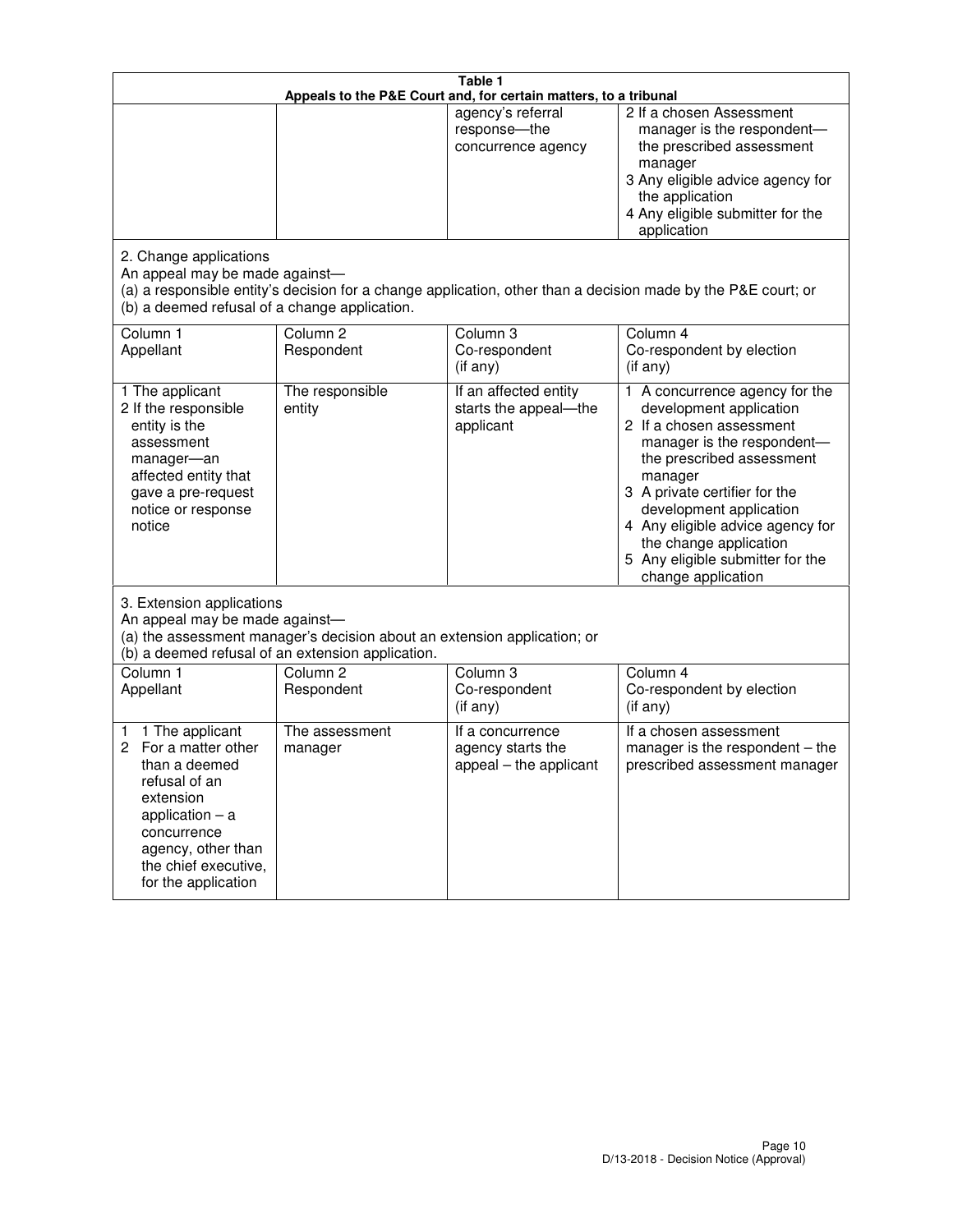#### **Table 1 Appeals to the P&E Court and, for certain matters, to a tribunal**

4. Infrastructure charges notices

An appeal may be made against an infrastructure charges notice on 1 or more of the following grounds

- a) The notice involved an error relating to
	- (i) The application of the relevant adopted charge; or

Examples of errors in applying an adopted charge –

- The incorrect application of gross floor area for a non-residential development
- Applying an incorrect 'use category', under a regulation, to the development
	- (i) The working out of extra demands, for section 120; or
	- (ii) An offset or refund; or
- b) The was no decision about an offset or refund; or
- c) If the infrastructure charges notice states a refund will be given the timing for giving the refund; or
- d) The amount of the charge is so unreasonable that no reasonable relevant local government could have imposed the amount.

| Column 1<br>Appellant                                    | Column 2<br>Respondent                                                    | Column 3<br>Co-respondent<br>$($ if any $)$ | Column 4<br>Co-respondent by election<br>$($ if any $)$ |
|----------------------------------------------------------|---------------------------------------------------------------------------|---------------------------------------------|---------------------------------------------------------|
| The person given the<br>Infrastructure charges<br>notice | The local government<br>that gave the<br>infrastructure charges<br>notice |                                             |                                                         |

5. Conversion applications

An appeal may be made against—

(a) the refusal of a conversion application; or

(b) a deemed refusal of a conversion application.

| Column 1<br>Appellant | Column 2<br>Respondent                                                  | Column 3<br>Co-respondent<br>$($ if any $)$ | Column 4<br>Co-respondent by election<br>$($ if any $)$ |
|-----------------------|-------------------------------------------------------------------------|---------------------------------------------|---------------------------------------------------------|
| The applicant         | The local government<br>to which the conversion<br>application was made |                                             |                                                         |

6. Enforcement notices

An appeal may be made against the decision to give an enforcement notice.

| Column 1<br>Appellant                      | Column 2<br>Respondent       | Column 3<br>Co-respondent<br>$($ if any $)$ | Column 4<br>Co-respondent by election<br>(if any)                                                                                                                          |
|--------------------------------------------|------------------------------|---------------------------------------------|----------------------------------------------------------------------------------------------------------------------------------------------------------------------------|
| The person given the<br>enforcement notice | The enforcement<br>authority |                                             | If the enforcement authority is<br>not the local government for<br>the premises in relation to which<br>the offence is alleged to have<br>happened-the local<br>government |

#### **Table 2 Appeals to the P&E Court only**

1. Appeals from tribunal

An appeal may be made against a decision of a tribunal, other than a decision under

section 252, on the ground of—

(a) an error or mistake in law on the part of the tribunal; or

(b) jurisdictional error.

| Column 1<br>Appellant                             | Column 2<br>Respondent                                    | Column 3<br>Co-respondent<br>(if any) | Column 4<br>Co-respondent by election<br>(if any) |
|---------------------------------------------------|-----------------------------------------------------------|---------------------------------------|---------------------------------------------------|
| A party to the<br>proceedings for the<br>decision | The other party to the<br>proceedings for the<br>decision | $\overline{\phantom{a}}$              |                                                   |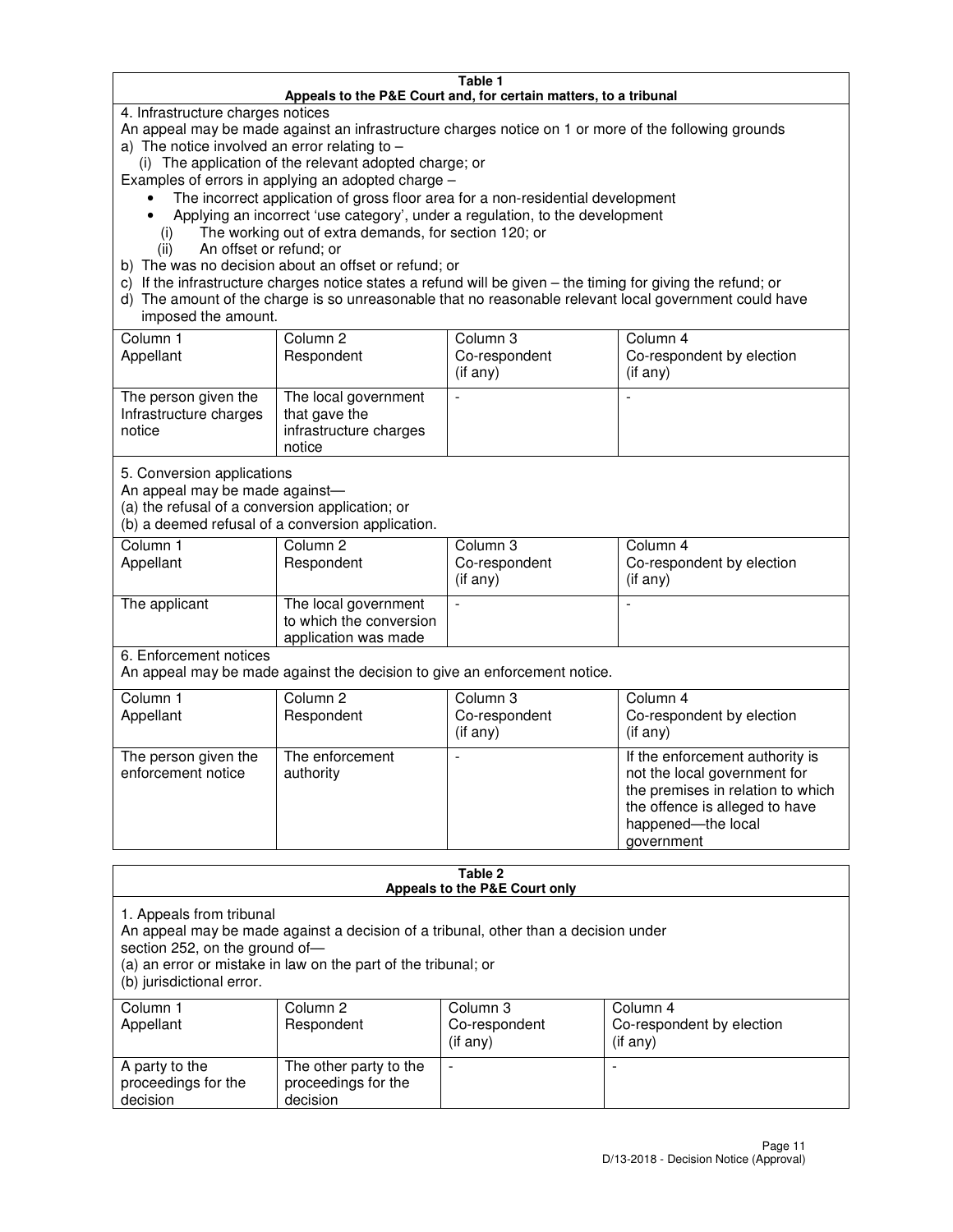#### **Table 2 Appeals to the P&E Court only**

2. Eligible submitter appeals

An appeal may be made against the decision to give a development approval, or an approval for a change application, to the extent that the decision relates to—

(a) any part of the development application for the development approval that required impact assessment; or (b) a variation request.

| Column 1<br>Appellant                                                                                                                                                                                                                                                                                                                                                                                              | Column 2<br>Respondent                                                                                                     | Column 3<br>Co-respondent<br>$($ if any $)$                                                                             | Column 4<br>Co-respondent by election<br>(if any)             |
|--------------------------------------------------------------------------------------------------------------------------------------------------------------------------------------------------------------------------------------------------------------------------------------------------------------------------------------------------------------------------------------------------------------------|----------------------------------------------------------------------------------------------------------------------------|-------------------------------------------------------------------------------------------------------------------------|---------------------------------------------------------------|
| 1 For a development<br>application-an<br>eligible submitter for<br>the development<br>application<br>2 For a change<br>application-an<br>eligible submitter for<br>the change<br>application                                                                                                                                                                                                                       | 1 For a development<br>application-the<br>assessment<br>manager<br>2 For a change<br>application-the<br>responsible entity | 1 The applicant<br>2 If the appeal is<br>about a concurrence<br>agency's referral<br>response-the<br>concurrence agency | Another eligible<br>submitter for the<br>application          |
| 3. Eligible submitter and eligible advice agency appeals<br>An appeal may be made against a provision of a development approval, or failure to<br>include a provision in the development approval, to the extent the matter relates to-<br>(a) any part of the development application or the change application, for the development approval, that<br>required impact assessment; or<br>(b) a variation request. |                                                                                                                            |                                                                                                                         |                                                               |
| Column <sub>1</sub><br>Appellant                                                                                                                                                                                                                                                                                                                                                                                   | Column <sub>2</sub><br>Respondent                                                                                          | Column 3<br>Co-respondent<br>$(if$ any)                                                                                 | Column <sub>4</sub><br>Co-respondent by election<br>(i f any) |
| 1 For a development<br>application-an<br>eligible submitter for<br>the development<br>application                                                                                                                                                                                                                                                                                                                  | 1 For a development<br>application-the<br>assessment<br>manager<br>2 For a change                                          | 1 The applicant<br>2 If the appeal is<br>about a concurrence<br>agency's referral<br>response---the                     | Another eligible submitter for the<br>application             |

concurrence agency

4. Compensation claims

2 For a change application—an eligible submitter for

the change application 3 An eligible advice agency for the development application or change application

An appeal may be made against—

(a) a decision under section 32 about a compensation claim; or

(b) a decision under section 265 about a claim for compensation; or

application—the responsible entity

(c) a deemed refusal of a claim under paragraph (a) or (b).

| Column 1<br>Appellant                      | Column 2<br>Respondent                                 | Column 3<br>Co-respondent<br>$($ if any $)$ | Column 4<br>Co-respondent by election<br>(if any) |  |
|--------------------------------------------|--------------------------------------------------------|---------------------------------------------|---------------------------------------------------|--|
| A person dissatisfied<br>with the decision | The local<br>government to which<br>the claim was made |                                             |                                                   |  |
| 5. Registered premises                     |                                                        |                                             |                                                   |  |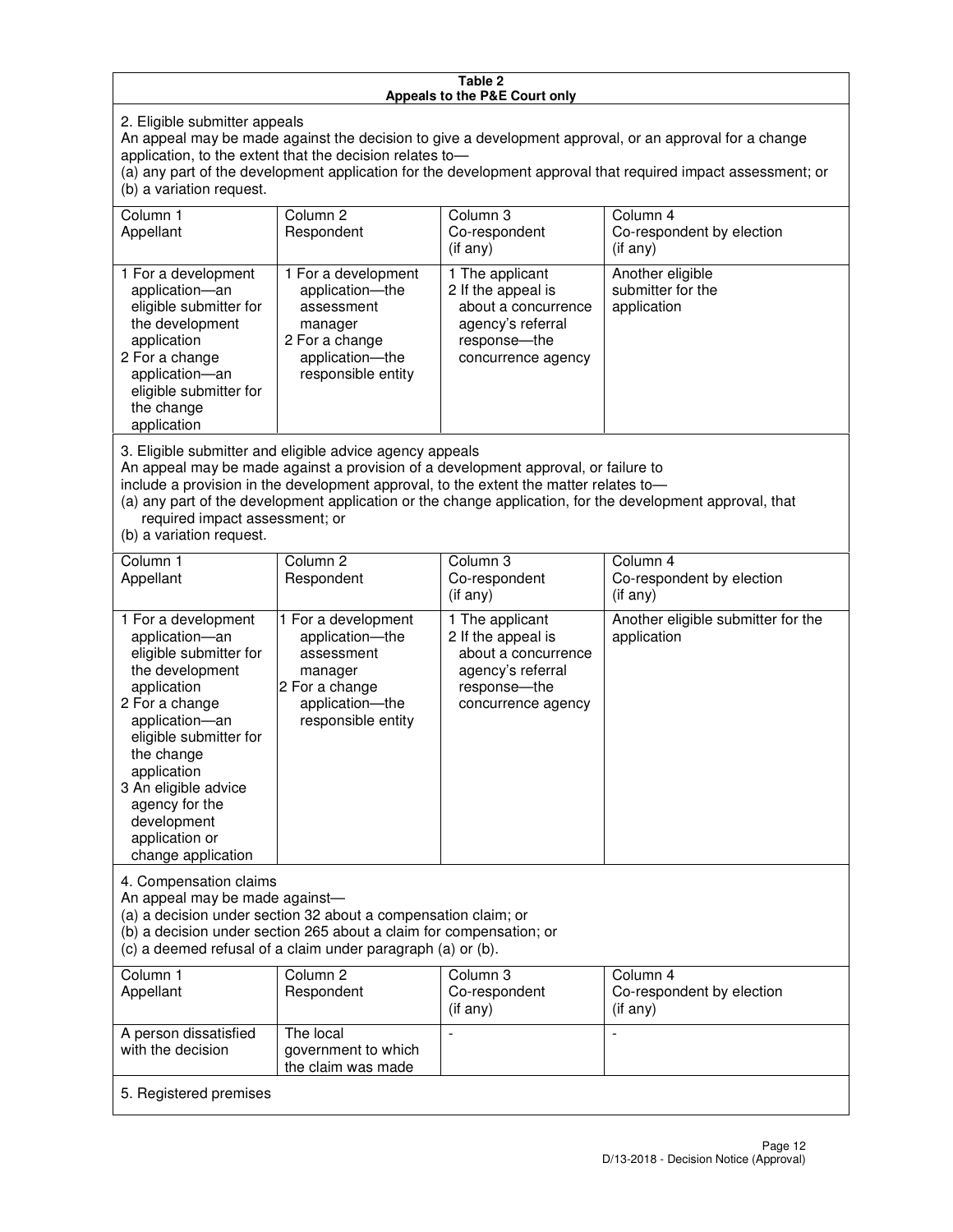| Table 2<br>Appeals to the P&E Court only                                                                                                                                                                                                                                                                                |                                   |                                       |                                                                                                                                                                             |  |  |
|-------------------------------------------------------------------------------------------------------------------------------------------------------------------------------------------------------------------------------------------------------------------------------------------------------------------------|-----------------------------------|---------------------------------------|-----------------------------------------------------------------------------------------------------------------------------------------------------------------------------|--|--|
| An appeal may be made against a decision of the Minister under chapter 7, part 4.                                                                                                                                                                                                                                       |                                   |                                       |                                                                                                                                                                             |  |  |
|                                                                                                                                                                                                                                                                                                                         |                                   |                                       |                                                                                                                                                                             |  |  |
| Column 1<br>Appellant                                                                                                                                                                                                                                                                                                   | Column <sub>2</sub><br>Respondent | Column <sub>3</sub><br>Co-respondent  | Column <sub>4</sub><br>Co-respondent by election                                                                                                                            |  |  |
|                                                                                                                                                                                                                                                                                                                         |                                   | (if any)                              | (if any)                                                                                                                                                                    |  |  |
| 1 A person given a<br>decision notice about<br>the decision<br>2 If the decision is to<br>register premises or<br>renew the<br>registration of<br>premises-an owner<br>or occupier of<br>premises in the<br>affected area for the<br>registered premises<br>who is dissatisfied<br>with the decision                    | <b>The Minister</b>               |                                       | If an owner or occupier starts the<br>appeal – the owner of the<br>registered premises                                                                                      |  |  |
| 6. Local laws<br>An appeal may be made against a decision of a local government, or conditions applied,<br>under a local law about-<br>(a) the use of premises, other than a use that is the natural and ordinary consequence of prohibited<br>development; or<br>(b) the erection of a building or other structure.    |                                   |                                       |                                                                                                                                                                             |  |  |
| Column 1                                                                                                                                                                                                                                                                                                                | Column <sub>2</sub>               | Column 3                              | Column $\overline{4}$                                                                                                                                                       |  |  |
| Appellant                                                                                                                                                                                                                                                                                                               | Respondent                        | Co-respondent<br>(if any)             | Co-respondent by election<br>(if any)                                                                                                                                       |  |  |
| A person who-<br>(a) applied for the<br>decision; and<br>(b) is dissatisfied with<br>the decision or<br>conditions.                                                                                                                                                                                                     | The local government              |                                       |                                                                                                                                                                             |  |  |
| Table 3                                                                                                                                                                                                                                                                                                                 |                                   |                                       |                                                                                                                                                                             |  |  |
| Appeals to the tribunal only<br>1. Building advisory agency appeals<br>An appeal may be made against giving a development approval for building work to the extent the building<br>work required code assessment against the building assessment provisions.<br>Column 1<br>Column <sub>2</sub><br>Column 3<br>Column 4 |                                   |                                       |                                                                                                                                                                             |  |  |
| Appellant                                                                                                                                                                                                                                                                                                               | Respondent                        | Co-respondent<br>(if any)             | Co-respondent by election<br>(if any)                                                                                                                                       |  |  |
| A building advisory<br>agency for the<br>development application<br>related to the approval                                                                                                                                                                                                                             | The assessment<br>manager         | The applicant                         | 1 A concurrence agency for the<br>development application<br>related to the approval<br>2 A private certifier for the<br>development application<br>related to the approval |  |  |
| 3. Certain decisions under the Building Act and the Plumbing and Drainage Act<br>An appeal may be made against a decision under-<br>(a) the Building Act, other than a decision made by the Queensland Building and Construction Commission; or<br>(b) the Plumbing and Drainage Act, part 4 or 5.                      |                                   |                                       |                                                                                                                                                                             |  |  |
| Column 1<br>Appellant                                                                                                                                                                                                                                                                                                   | Column <sub>2</sub><br>Respondent | Column 3<br>Co-respondent<br>(if any) | Column 4<br>Co-respondent by election<br>(if any)                                                                                                                           |  |  |